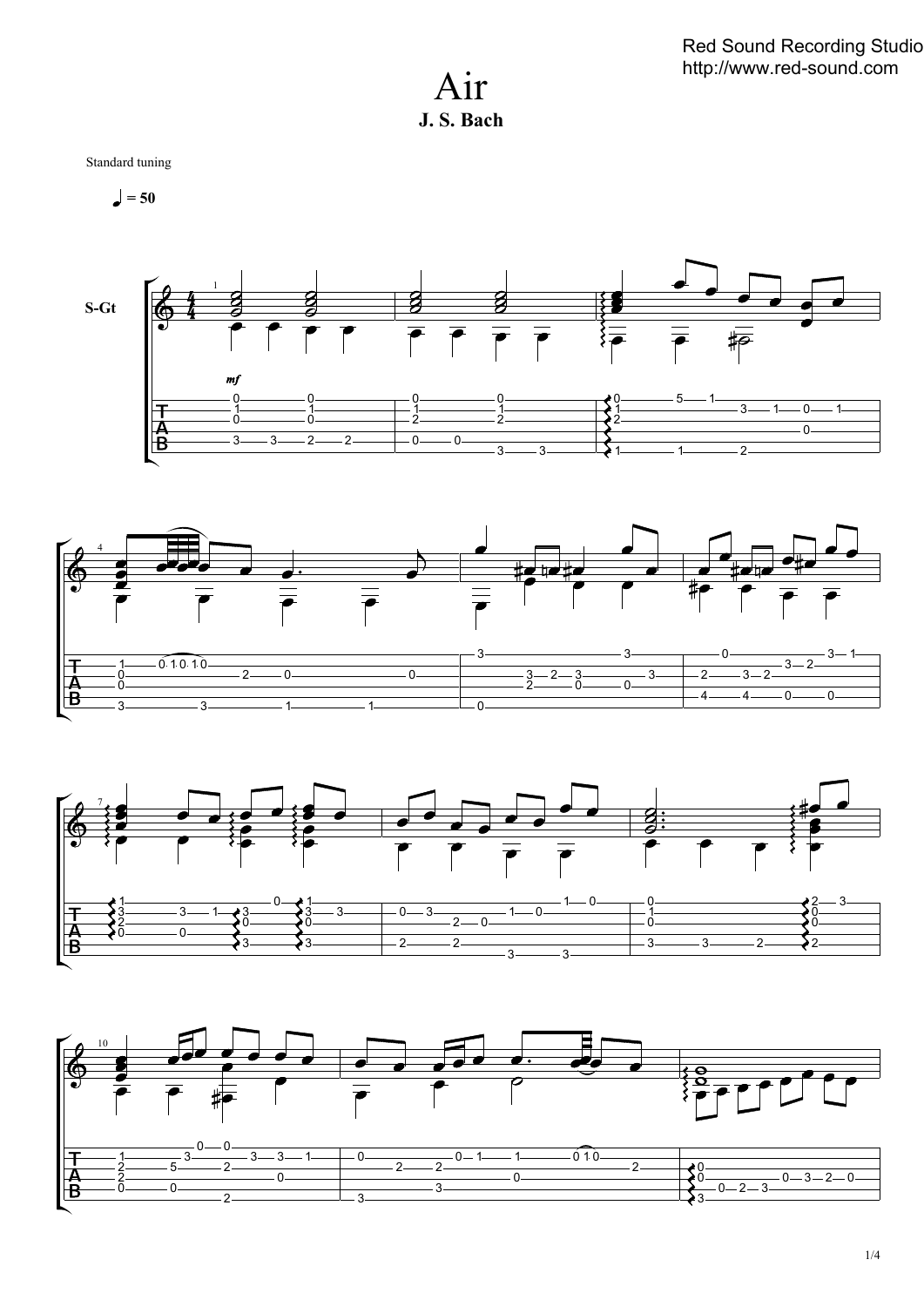Red Sound Recording Studio http://www.red-sound.com







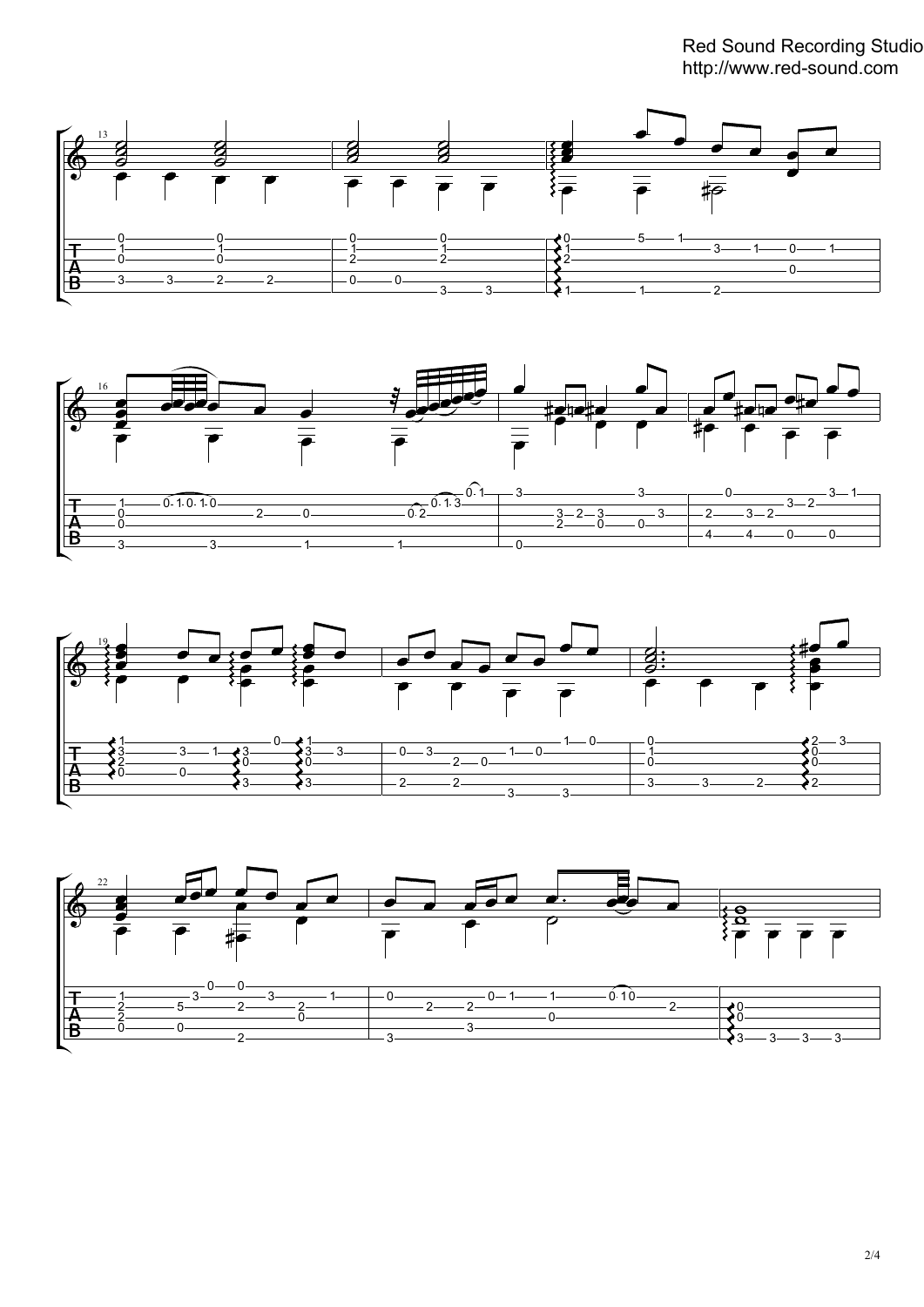Red Sound Recording Studio http://www.red-sound.com